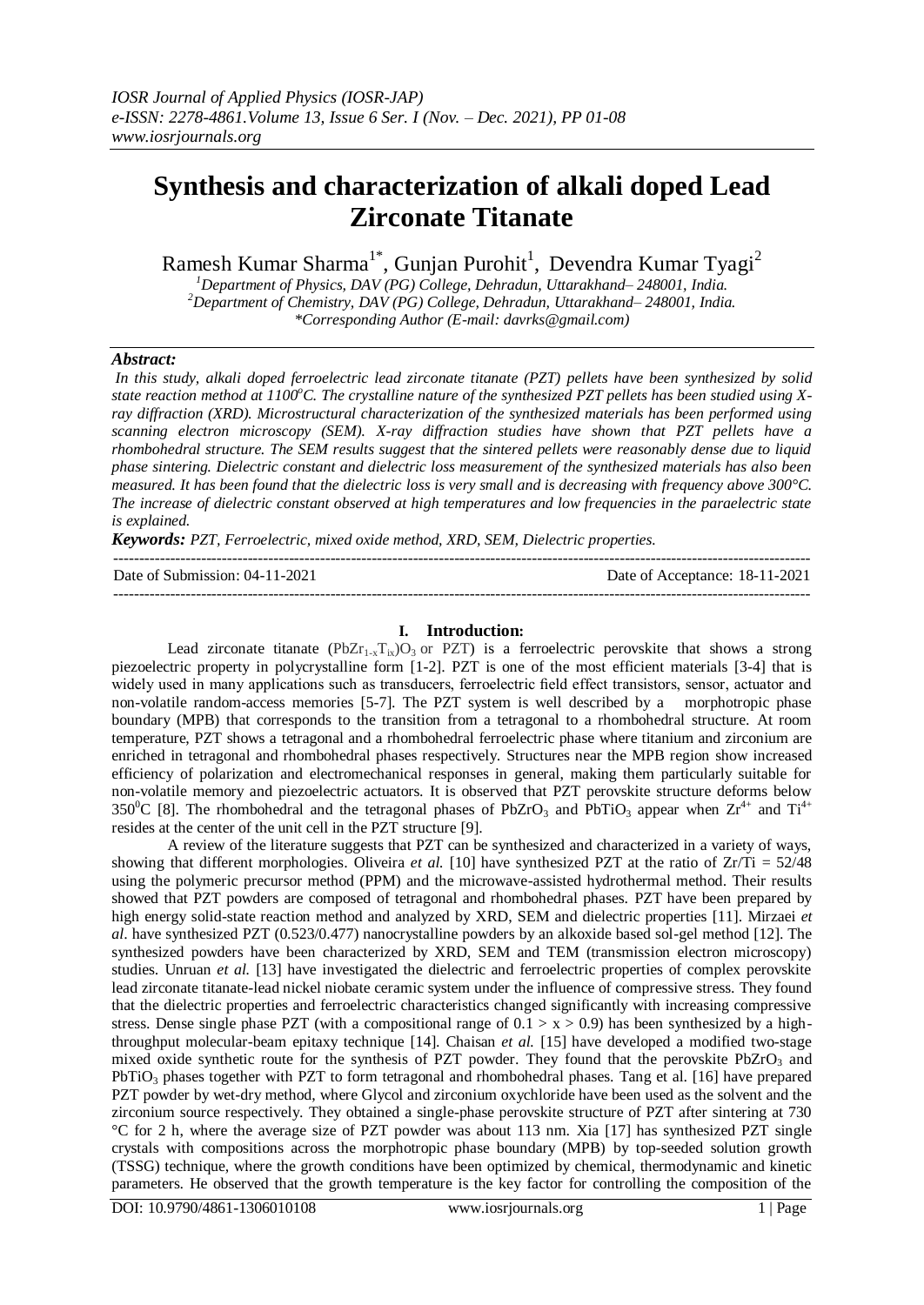crystals. Huang *et al.* [18] have synthesized PZT nano-particles with the chemical composition Pb( $Zr_0 \simeq T_{10.48}$ )O<sub>3</sub> by hydrothermal process using controlled ramping and cooling rates. PZT nano-particles of such composition are finding use in many applications such as such as PZT ink for 3-D printing or seeds for PZT thick films.

In the present study, alkali (Na, K and Li) doped sintered PZT powders at the ratio of  $Zr/Ti = 70/30$ composition have been synthesized by the conventional solid state reaction method. The polycrystalline materials synthesized in the present investigation is  $Pb_{1-x}$  ( $La_{1-z} D_z$ )<sub>x</sub> ( $Zr_y Ti_{1-y}$ )<sub>1-x/4</sub> O<sub>3</sub>. The prepared materials have been characterized by their XRD, SEM and dielectric properties.

#### **II. Experimental Section:**

Solid-state synthesis describes interactions where neither a solvent medium nor controlled vaporphase interactions are used. These reactions occur under extreme conditions of high temperature or high pressure. Solid-state synthesis is used to create the unique compositions and morphologies necessary to generate the desired characteristics in scintillation crystals, piezoelectric and other advanced materials. PZT have been synthesized by solid-state reaction method, which employ a series of mixing, grinding and annealing times with varying temperature and heating schedule time. High purity raw materials (Aldrich) have been used to prepare the ferroelectric PZT ceramics. The raw materials i. e. metals oxides and metal carbonates were weighted according to the stoichiometric formula  $Pb_{1-x} (La_{1-z} D_z)_x (Zr_y Ti_{1-y})_{1-x/4} O_3$ , where x = 0.10, y = 0.70, z = 0.0, 0.1, 0.2, and 0.3, D = Na, K and Li. Zirconium and titanium citrates with known concentrations has been used to prepare PZT powders in the ratio Zr/Ti of 70/30. The particle size of the powder must be in the sub-micron range for the solid phase reaction to occur by atomic diffusion. The raw materials are mixed in acetone medium for 50 to 60 minutes with the help of agate mortar and pestle for homogeneous mixing of the mixture. Since calcination is necessary for the completion of solid-state reaction, therefore, the composite material has been calcined at 1000°C for 2 hours. The pellets were formed by the powder with the help of uniaxial hydraulic press and die punch. To make the pellets more compact with reduce porosity, the pellets were sintered at 1100°C for 6 hours.

Furthermore, the XRD spectra of sintered pellets have been characterized by an X-ray diffractometer ((Brucker D8 Advance) using monochromatic CuK<sub>a</sub> ( $\lambda = 0.15418$ nm) radiation over a wide range of Bragg angles ( $20^{\circ} \le 2\theta \le 60^{\circ}$ ) at room temperature. The surface morphological properties of the PZT particles have been obtained by scanning electron microscope (SEM, Leo 435VP). The dielectric study (dielectric constant and dielectric loss measurement) of sintered pellets has been performed by LCR controller (Hioki 3522-50).

## **III.Results and Discussion**

### **Structural analysis:**

Figures (1-3) show XRD patterns of powders  $Pb_{1-x}$  (La<sub>1-z</sub> D<sub>z</sub>)<sub>x</sub> (Zr<sub>y</sub> T<sub>1-y</sub>)<sub>1-x/4</sub> O<sub>3</sub> for Na, K and Li compounds, respectively, where  $x = 0.10$ ,  $y = 0.70$ ,  $z = 0.0$ , 0.1, 0.2, and 0.3. It is clear that the diffraction peaks are very sharp in the XRD patterns, which indicates that the pellets have better homogeneity and crystallinity. It has been observed that the splitting of triplets takes place into compositional fluctuations in their reflections leads to the coexistence of tetragonal and rhombohedral phases. Absence of the triplets in the XRD patterns of Figures1 to 3 indicates that there is no coexistence of ferroelectric phases in the entire range of modified compositions. The peaks of the XRD pattern have been indexed by a standard computer program [19]. The preliminary XRD measurements reveal that PZT composition has a rhombohedral structure. By increasing the concentration from  $x = 0.1$  to  $x = 0.3$ , a very small difference in the d-value is observed, however, a systematic change in intensity of some reflections is observed when the final structure invariant. This change in intensity may be due to the variation of particle size and the presence of different number of dopants.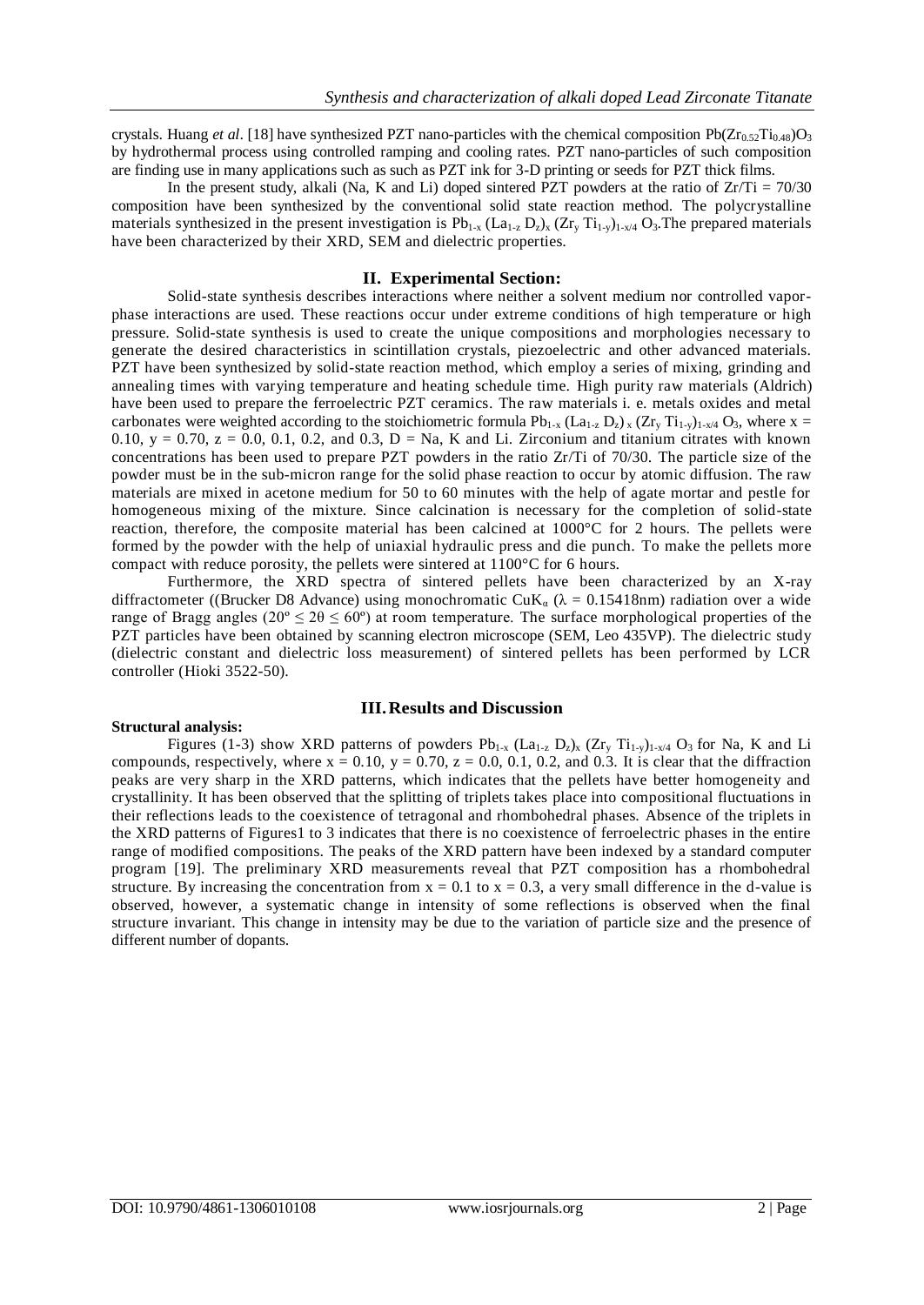



**Figure 1.** X-ray diffraction pattern of  $Pb_{0.9}(La_{1-x}Li_x)$  $(Zr_{0.7}Ti_{0.3})O_3$  sintered at 1100<sup>o</sup>C, 6 hours in presence of PbZrO3 in which (a)  $x = 0.1$ , (b)  $x = 0.2$  and (c)  $x =$ 

Fig. 2. X-ray diffraction pattern of  $Pb_{0.9}(La_1$ .  $_{x}K_{x}$ )(Zr<sub>0.7</sub>Ti<sub>0.3</sub>)O<sub>3</sub> sintered at 1100°C, 6 hours in presence of PbZrO<sub>3</sub> in which (a)  $x = 0.1$ , (b)  $x = 0.2$ and (c)  $x = 0.3$ .



**Fig.** 3. X-ray diffraction pattern of  $Pb_{0.9}(La_{1-x}Na_x)(Zr_{0.7}Ti_{0.3})O_3$  sintered at 1100°C, 6 hours in presence of PbZrO<sub>3</sub> in which (a)  $x = 0.1$ , (b)  $x = 0.2$  and (c)  $x = 0$ .

## **Microstructure analysis:**

The surface morphology of PZT pellets with the composition  $Pb_{0.9}$  (La<sub>0.9</sub> Na<sub>0.1</sub>)<sub>0.1</sub> (Zr<sub>0.7</sub> Ti<sub>0.3</sub>) O<sub>3</sub> has been studied by scanning electron microscope (SEM). The samples were broken up, coated with gold and placed in vacuum (10<sup>-5</sup>Torr) electron microscope chamber. Figure 4 shows SEM images of PZT sintered pellets at  $1100^{\circ}$ C. The microstructures of the sintered pellets show almost spherical shaped grains, which are uniformly and homogeneously distributed. It is also clear from Figure 4 that the sintered pellets are reasonably dense due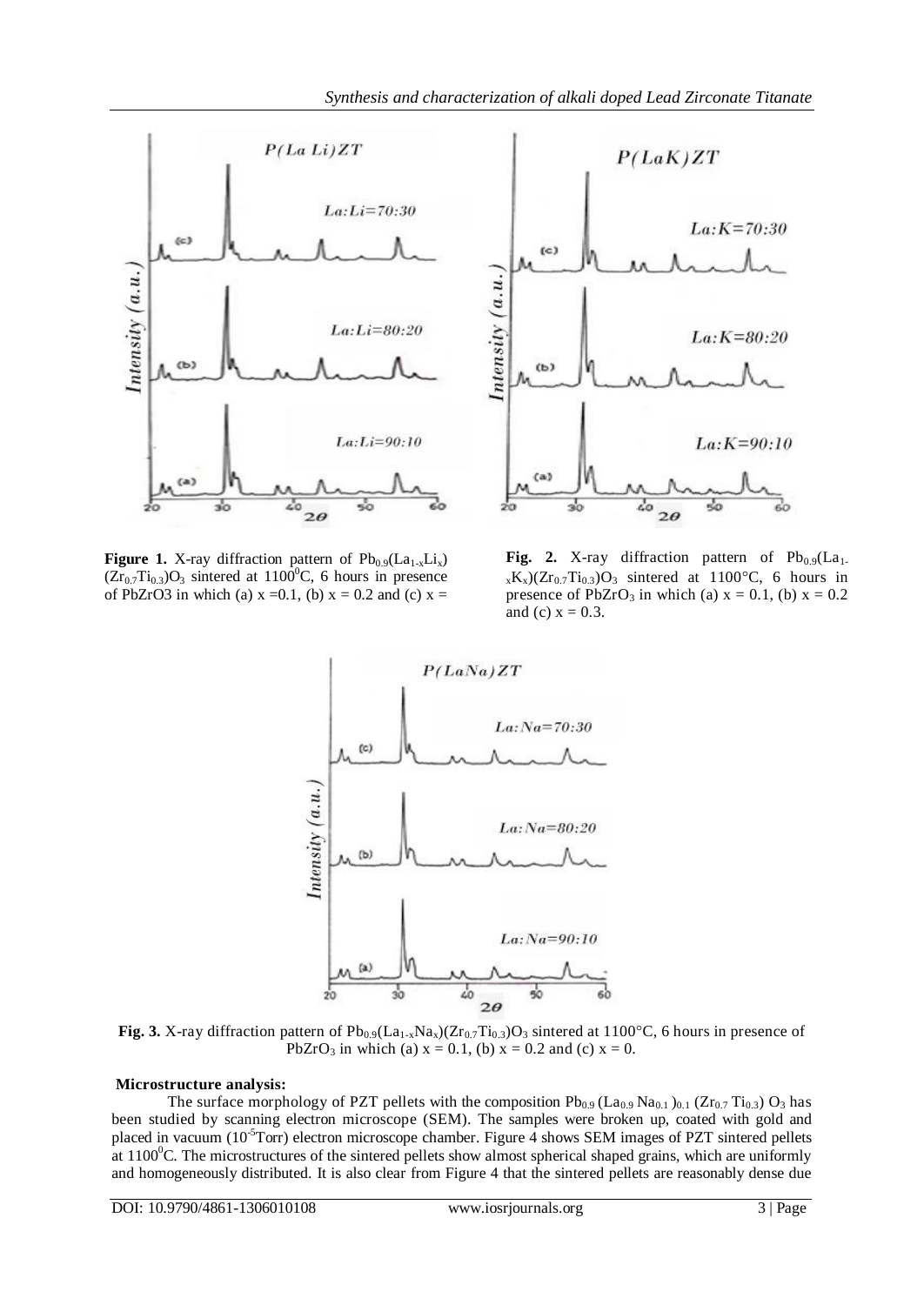to liquid phase sintering. Other compositions and dopants (such as Li and K) also show nearly identical results. The average grain size (determined by linear interception method) has been found to be in the  $10 - 20 \mu m$  range. The SEM study shows that the grain size decreases from Li to K.

# **Dielectric properties:**

The dielectric constant  $(\epsilon)$  and dielectric loss  $(tan\delta)$  of all samples with the frequency have been measured in the frequency range of  $10^2$  Hz to  $10^5$  Hz at room temperature. The results shows that dielectric constant and dielectric loss decrease with increase of frequency. Figures 5 to 7 show the variation of dielectric constant and dielectric loss as a function of temperature  $(40-400^{\circ}\text{C})$  and frequency  $(100\text{Hz}$ -100Kz) for the composition of  $Pb_{0.9}(La_{1-x}Li_x)_{0.1}(Zr_{0.7}Ti_{0.3})O_3$ , where x = 0.1, 0.2 and 0.3. Generally, both these parameters decrease with increase in frequency and show a distinctive feature.





DOI: 10.9790/4861-1306010108 www.iosrjournals.org 4 | Page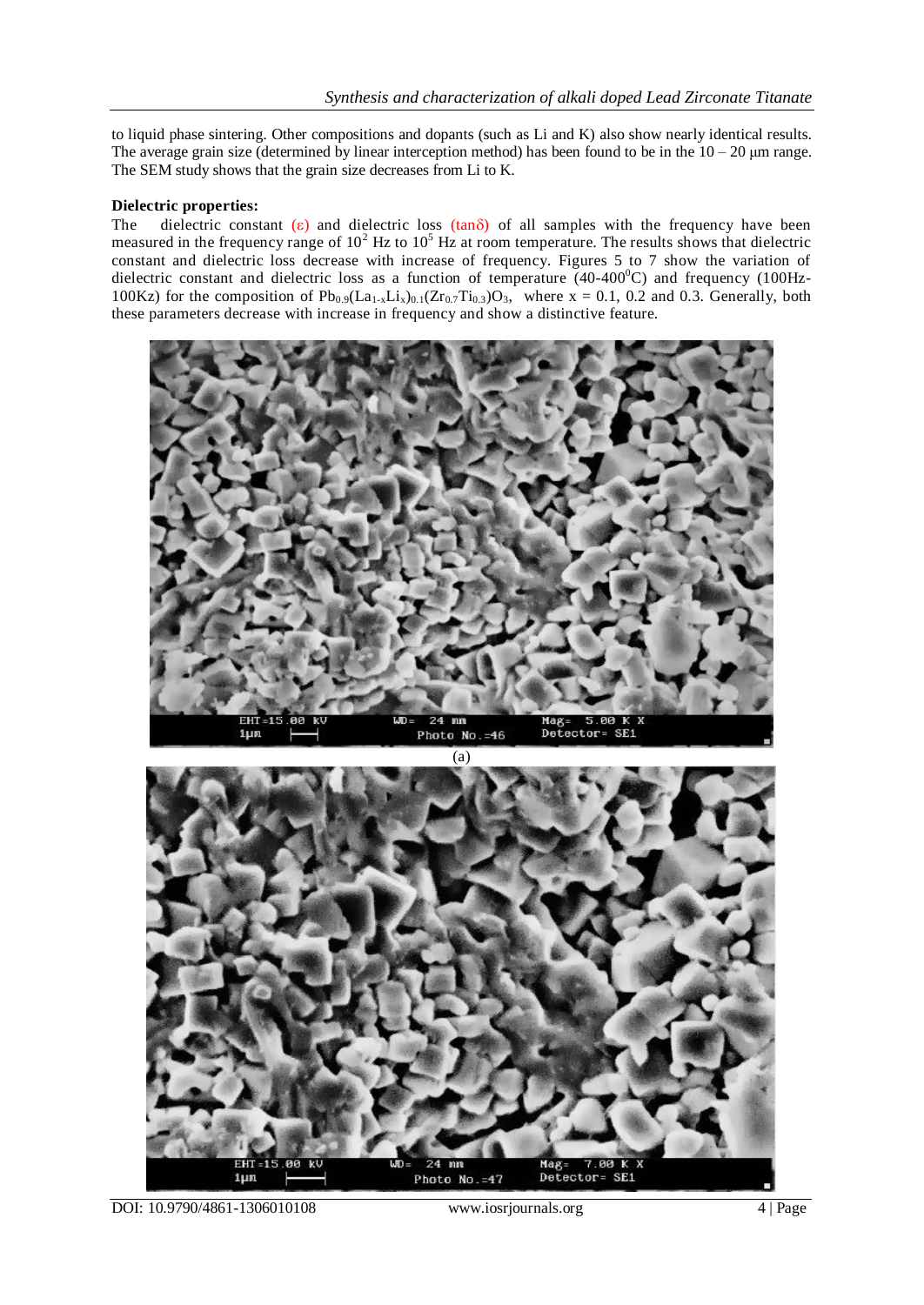

**Fig. 4.** SEM of Pb<sub>0.9</sub> (La<sub>0.9</sub> Na<sub>0.1</sub>)<sub>0.1</sub>(Zr<sub>0.7</sub> Ti<sub>0.3</sub>) O<sub>3</sub> sintered at 1100<sup>°</sup>C, 6 hours at different locations (a), (b) and (c).

The magnitude of the dielectric constant depends on the doping and the frequency measured. The frequency dependence of the dielectric constant shows strong dispersion over the low frequency range. This phenomenon has been attributed to the low frequency space charge accumulation effect. Strong dispersion in the dielectric constant is a common feature of ferroelectrics associated with non -negligible ionic conductivity and is called low frequency dielectric dispersion [20]. The region around the dielectric peak appears to be broad due to compositional fluctuations, which is one of the most important features of a disordered perovskite structure with diffuse phase transition  $[21]$ . In ABO<sub>3</sub> type compounds, compositional fluctuations can develop at the A site occupied by  $Pb^{2+}$ , alkali elements (Li<sup>+</sup>, Na<sup>+</sup>, K<sup>+</sup>) or  $La^{3+}$  or at the B site occupied by  $Ti^{4+}$ ,  $Zr^{4+}$  or  $La^{3+}$ .

From Figures 5-7, it is clear that the dielectric constant of all compositions increases with increasing temperature, and reaches a peak at a particular temperature called transition temperature and then decreases. The dielectric constant of all compositions decreases with increasing frequency. It is also seen that dielectric constant gets modified significantly for different values of x. The dielectric loss is found to be very small which is decreasing with frequency, however, a sharp increase in tan $\delta$  is found above 300<sup>o</sup>C. This growth in tan $\delta$  is due to an increase in the conduction of the residual current and the conduction of the absorption current. Almost identical results have been obtained for the Na and K compositions of PZT.

**(b**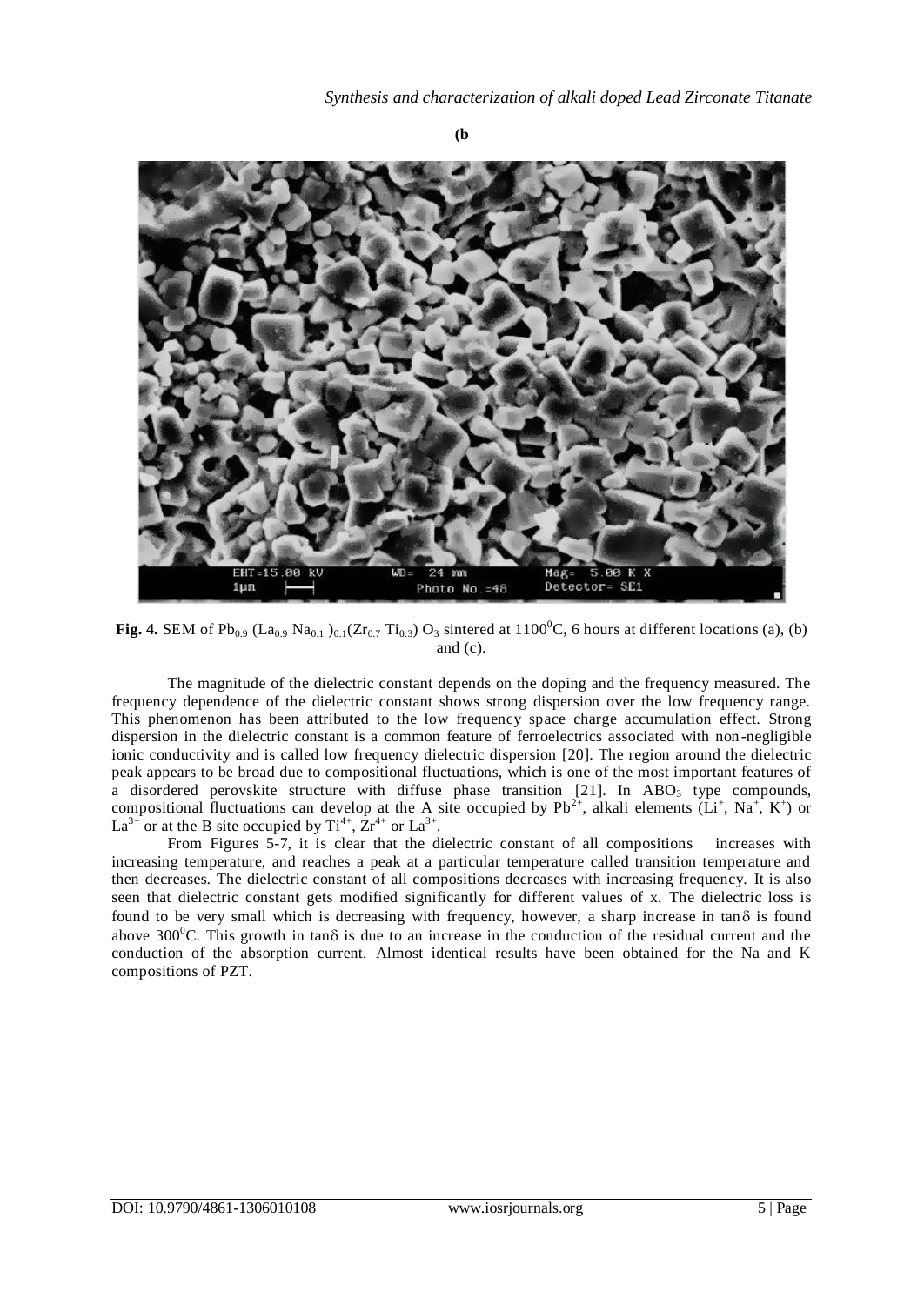

**Fig. 5.** Variation of dielectric constant (a) and dielectric loss (b) with temperature at different frequency for  $Pb_{0.9}(La_{0.9}Li_{0.1})_{0.1}(Zr_{0.7}Ti_{0.3})$  O<sub>3</sub> (1100<sup>0</sup>C, 6hours).



**Fig. 6.** Variation of dielectric constant (a) and dielectric loss (b) with temperature at different frequency for  $Pb_{0.9}(La_{0.9}Li_{0.2})_{0.1}(Zr_{0.7}Ti_{0.3})O_3$  (1100<sup>0</sup>C, 6hours).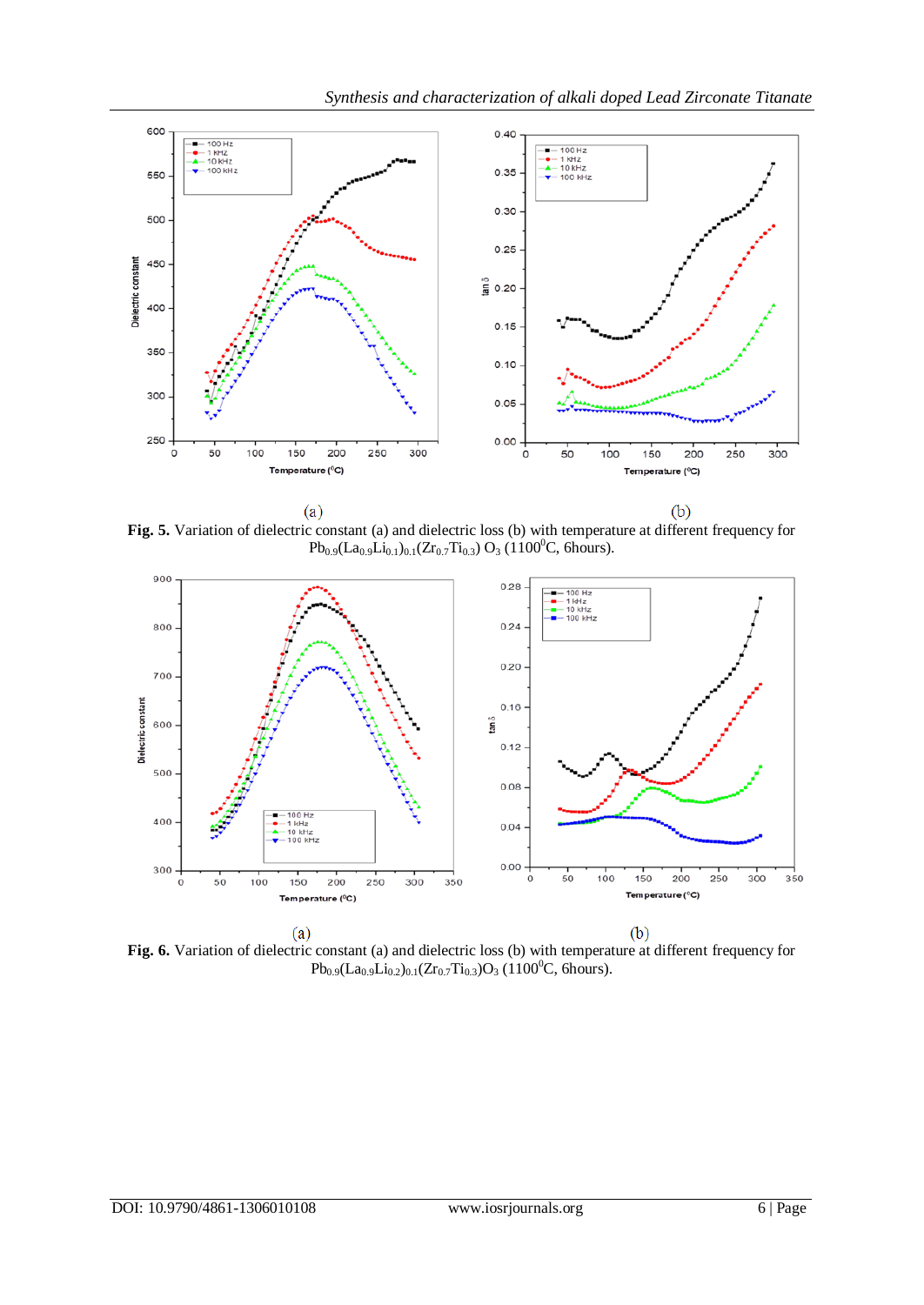

**Figure 7.** Variation of dielectric constant (a) and dielectric loss (b) with temperature at different frequency for  $Pb_{0.9}(La_{0.9}Li_{0.3})_{0.1}(Zr_{0.7}Ti_{0.3})O_3$  (1100<sup>o</sup>C, 6hours).

#### **IV. Conclusions:**

This work presents a systematic study of the effect of alkali (La, Li, Na and K) dopants on the structural and dielectric properties of PZTs. In summary, alkali doped lead zirconate titanate (PZT) pellets have been successfully prepared by a solid-state reaction technique. The XRD pattern reveals the rhombohedral structure of the PZT powder. Microstructure studies (SEM) show that the grain size of PZT powders decreases from Li to K. The dielectric analysis indicates that alkali doped PZT ceramics undergo a diffuse type of phase transition. The expansion of the dielectric peak and the decrease in the maximum value of dielectric constant correspond to a decrease in the grain size as the concentration of dopants increases. High dielectric constant and low dielectric loss have been observed for all compositions. This study may be useful for many applications as a piezoelectric-grade as well.

#### **References:**

- [1]. B. Jaffe, W.R. Cook, B. Jaffe, "Piezoelectric ceramics" Academic Press, New York, USA, 1971.
- [2]. [S. I. Shkuratov,](https://www.worldscientific.com/author/Shkuratov%2C+Sergey+I) "Explosive Ferroelectric Generators: From Physical Principles to Engineering" World Scientific, Singapore, 2019, Pages 25-44.
- [3]. X.Y. Zhang, X. Zhao, C.W. Lai, J. Wang, X.G. Tang, J.Y. Dai, "Synthesis and piezo response of highly ordered Pb(Zr<sub>0.53</sub>Ti<sub>0.47</sub>)O<sub>3</sub> nanowire arrays"; Applied Physics Letters, Volume 85, Issue 18 (2004) Pages 4190–4192.
- [4]. G. Xu, W.J. Weng, H.X. Yao, P.Y. Du, G.R. Han, "Low temperature synthesis of lead zirconate titanate powder by hydroxide coprecipitation"; Microelectronic Engineering, Volume 66, Issue 1-4 (2003) Pages 568–573.
- [5]. G. H. Haertling, "Ferroelectric Ceramics: History and Technology"; Journal of the American Ceramic Society, Volume 82, Issue 4 (1999) Pages 797-818.
- [6]. W. Wersing, "In Piezoelectric Materials in Devices"; Setter, N.; (Eds.) ISBN 2-9700346- 0-3; Ceramic Laboratory, EPFL Swiss Federal Institute of Technology, Lausanne, Switzerland, (2002) Pages 29-66.
- [7]. [Xinhua Zhu,](https://www.google.co.in/search?tbo=p&tbm=bks&q=inauthor:%22Xinhua+Zhu%22&source=gbs_metadata_r&cad=4) "Piezoelectric Ceramic Materials: Processing, Properties, Characterization, and Applications" Nova Science Publishers, 2010, Pages 1-34.
- [8]. G. Xu, W. Jiang, M. Qian, X.X. Chen, Z.B. Li, G.R. Han, "Hydrothermal synthesis of lead zirconate titanate nearly free-standing nanoparticles in the size regime of about 4 nm"; Crystal Growth and Design, Volume 9, Issue 1(2009). Pages 13-16.
- [9]. M. Klee, R. Eusemann, R. Waser, W. Brand, and H. Vanhal, "Processing and electrical-properties of Pb( $Zr_xTi_{1-x}O_3$  (X = 0.2–0.75) films—comparison of metalloorganic decomposition and sol–gel processes"; Journal of Applied Physics, Volume 72, Issue 4 (1992) Pages 1566–1576.
- [10]. C.A. Oliveira , E. Longo, J.A. Varela, M. A. Zaghete, "Synthesis and characterization of lead zirconate titanate (PZT) obtained by two chemical methods";[, Ceramics International,](https://www.sciencedirect.com/science/journal/02728842) Volume 40, Issue 1 (2014) Pages 1717-1722.
- [11]. M. Kumari, A. Singh, and J. Mandal, "Structural, Dielectric Properties of PZT Ceramics Prepared by Solid-State Reaction Route"; International Journal of Scientific & Engineering Research, Volume 5, Issue 4 (2014) Pages 404-406.
- [12]. A. Mirzaei, M. Bonyani, S. Torkian, "Synthesis and characterization of nanocrystalline PZT powders: From sol to dense ceramics"; Processing and Application of Ceramics, Volume 10, Issue 1 (2016) Pages 9-16.